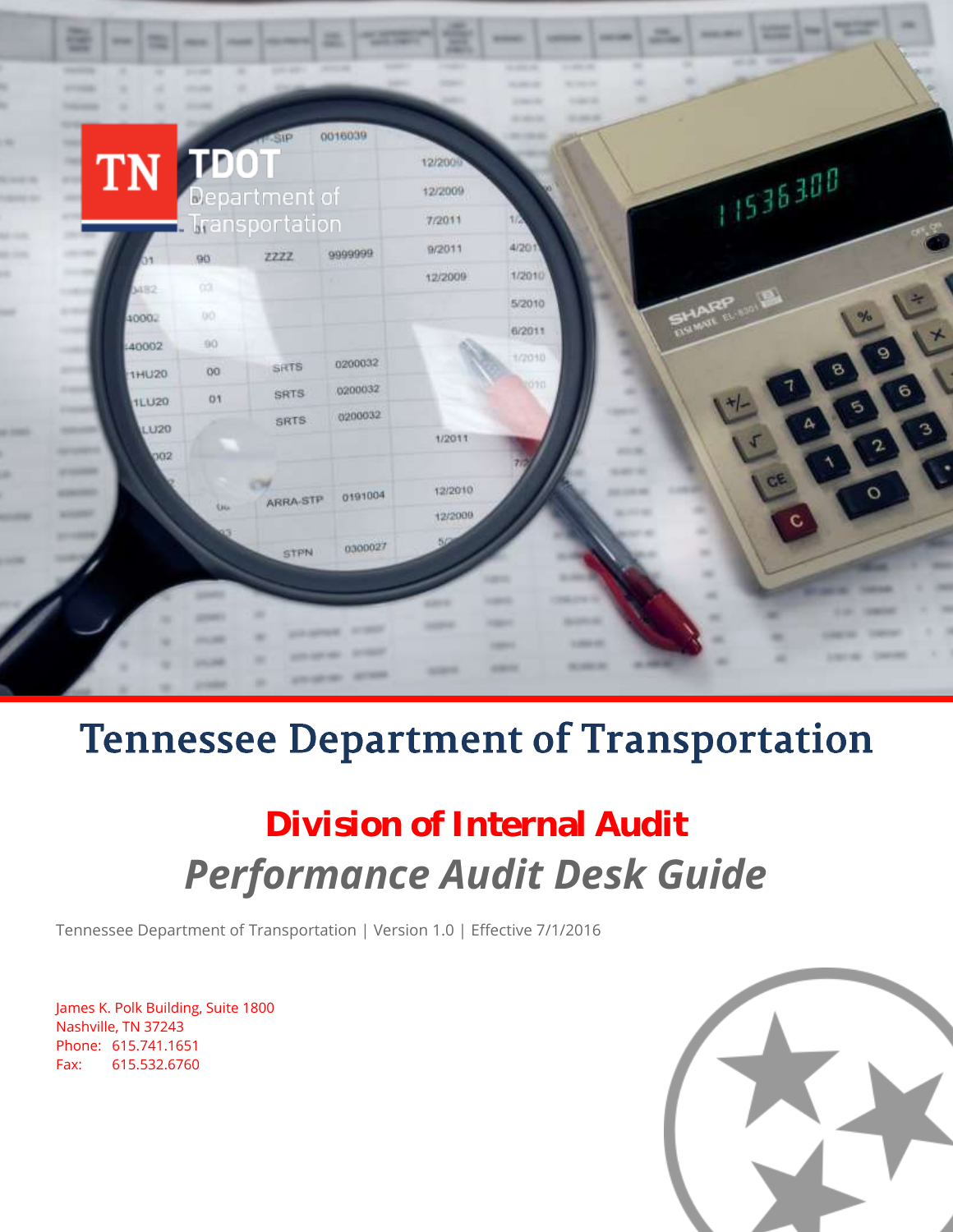# **Audit Project Management and Audit Process Flow**

#### **Generic Outline Performance-Operational Audit**

The following audit program provides suggested steps to enable a moderately experienced auditor to complete a performance/operational audit and meet the required yellow book standards. It is important for the auditor to recognize that the suggested steps are shells to help internal auditors develop their engagements-specific procedures when performing a performance/operational audit.

The processes enumerated herein should be utilized in conjunction with the internal audit howto- guides as well as the internal audit policies and procedures manual. Auditors can utilize other available practice aids for particular areas in the fieldwork phase as necessary.

### **AUDIT PROGRAM PURPOSE AND SCOPE**

This program has the following major points:

- Provides a general engagement project management guide
- Enables the auditor to understand the nature the organization's objectives
- Facilitates understanding of the organization's various operations
- Aids in performing preliminary analytical procedures and evaluating the results
- Helps Identify relevant operational risk factors
- Helps in Identifying significant compliance requirements
- Developing the risk register and documenting the internal control assessment
- Refining and developing granular audit objectives
- Facilitates the design of the testing protocol(s)
- Guides the auditor in interpreting and summarizing results
- Provides the appropriate sequence for reporting the outcome of the engagement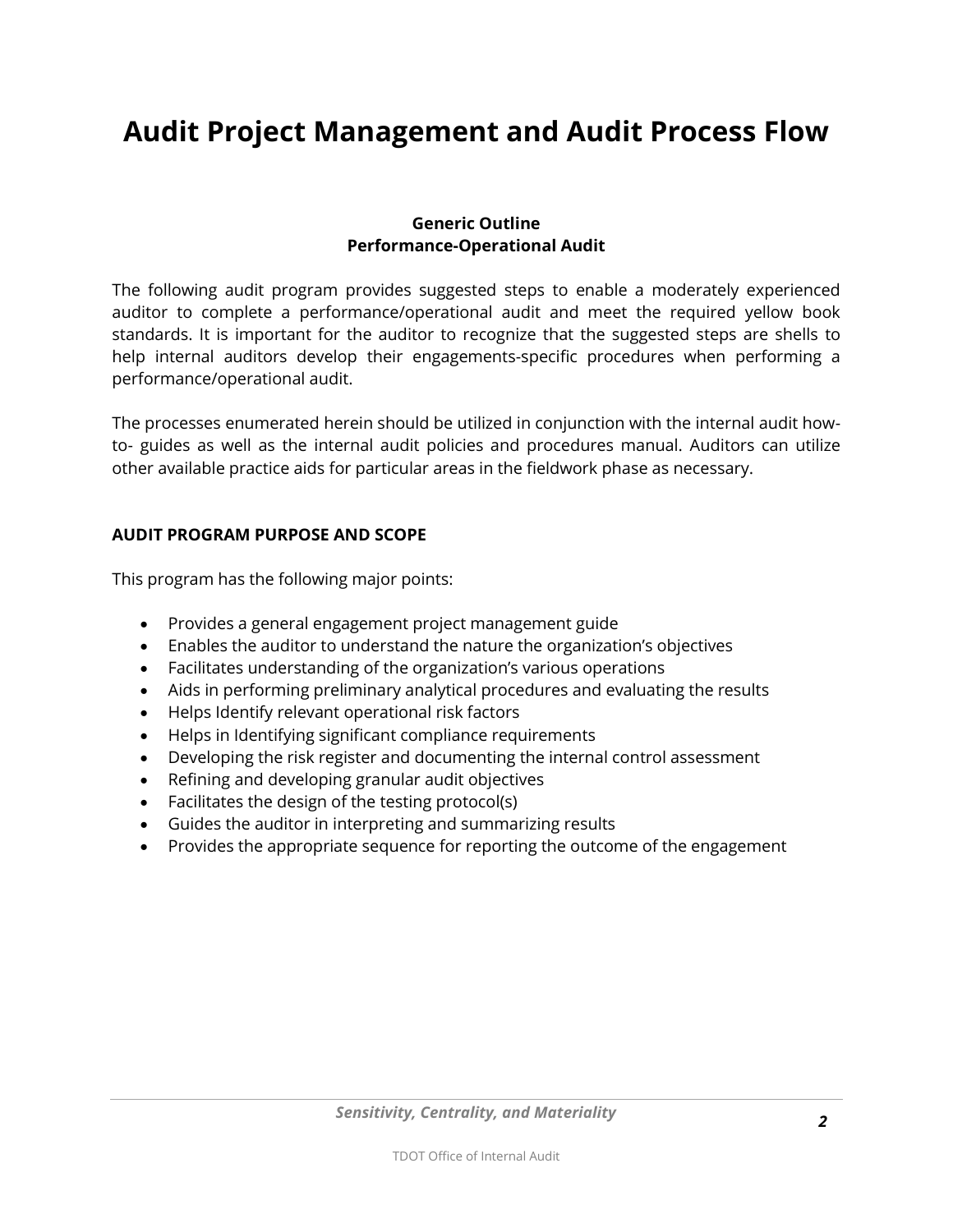**I. Preplanning/Pre-Engagement Activities -** are audit engagement activities that an auditor may perform even before the Director formally announces the engagement. These activities normally include obtaining internal and external information regarding the subject matter of the audit.

**Purpose**: The purpose of this procedure step is to gain a general knowledge of the operation under audit

**Objective and Goal(s):** The objective of this procedure step is to prepare project management documents, ensure project independence status, and conduct a preliminary information gathering about the subject matter of the audit.

#### **AUDIT CHECKLIST**

|                | What to do:                                                                                                                                                                                                                                                                                                | Check-off | <b>References</b> |
|----------------|------------------------------------------------------------------------------------------------------------------------------------------------------------------------------------------------------------------------------------------------------------------------------------------------------------|-----------|-------------------|
|                | Create an <b>Entrance Conference Agenda</b> using the standard format<br>located in the internal audit library.                                                                                                                                                                                            |           |                   |
| $\overline{2}$ | Submit the entrance conference agenda to either the audit director or the<br>principal auditor for review and approval.                                                                                                                                                                                    |           |                   |
| 3              | Assess auditor independence using the GAGAS conceptual framework for<br>independence; note any potential independence threats and notify the<br>audit director. If no issues arise after evaluating auditor independence,<br>proceed to the next steps.                                                    |           |                   |
| 4              | other project management documents such as project<br>Prepare<br>independent statements (do not date), budget (discuss with Director),<br>protection of confidential information statements, sign-off status<br>worksheets, questionnaires (if any), surveys (if any), and Fraud Risk<br>Assessment forms. |           |                   |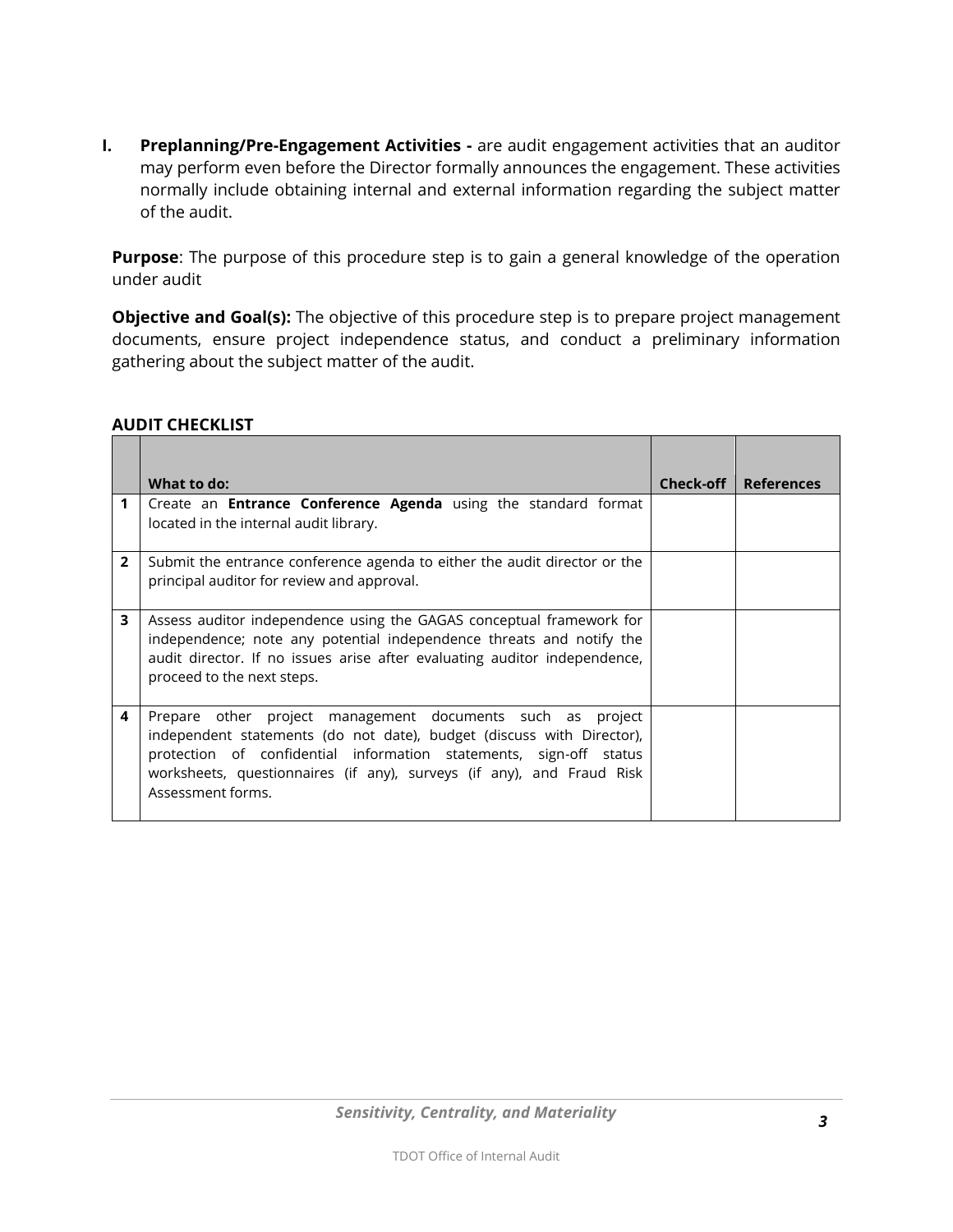|   | What to do:                                                                                                                                                                                                                                                                                                                                                                                                                                                                                                                                                                                                                                                                                                                                                             | <b>Check-off</b> | <b>References</b> |
|---|-------------------------------------------------------------------------------------------------------------------------------------------------------------------------------------------------------------------------------------------------------------------------------------------------------------------------------------------------------------------------------------------------------------------------------------------------------------------------------------------------------------------------------------------------------------------------------------------------------------------------------------------------------------------------------------------------------------------------------------------------------------------------|------------------|-------------------|
| 5 | Conduct a background information search using the Internet or other<br>internal organizational sources; the purpose of this step is to obtain a<br>broad knowledge of the subject of the audit.                                                                                                                                                                                                                                                                                                                                                                                                                                                                                                                                                                         |                  |                   |
|   | Several things that you would want to gain an understanding of:<br>What is the nature of the auditee's operation<br>$\bullet$<br>What is the primary objective of its existence<br>$\bullet$<br>What product(s) or service(s) do they deliver<br>$\bullet$<br>Can you ascertain the source of funding<br>$\bullet$<br>Are there published budgets, revenues, and expenditures for this<br>$\bullet$<br>organization<br>Do they have published operating standards or reports<br>$\bullet$<br>Has there been any news regarding this function on the Internet? If<br>$\bullet$<br>so, what were the issues pertinent that became newsworthy<br>What do others in the same industry perform? How similar or<br>$\bullet$<br>different is this from the auditees operation |                  |                   |
|   | Your potential information sources of information may include:<br>Internet and Intranet<br>$\bullet$<br>Legislative rules, relevant legislation (new),<br>$\bullet$<br>and federal regulations<br>State policies and procedures<br>$\bullet$<br>Entity rules and regulations<br>$\bullet$<br>Entity manuals, field guides, desk guides, and P&P manuals<br>$\bullet$<br>Prior audits from other State Comptroller and other DOTs<br>$\bullet$<br>Libraries or Permanent Records<br>$\bullet$<br>Trade or Industry Journals<br>$\bullet$<br>Published reports from Consultant Firms<br>$\bullet$                                                                                                                                                                         |                  |                   |
|   | When reviewing audit reports, note what issues were prevalent during<br>these engagements. If the audit pertains directly to your auditee, note the<br>issues that were mentioned and inquire about its status when you have the<br>opportunity. If this is an audit that was conducted on an entity that has a<br>similar function to your auditee, also note the issues that were encountered<br>by the auditors because there is a high likelihood that similar issues may<br>arise (given the similar activities) in your audit.                                                                                                                                                                                                                                    |                  |                   |
| 7 | Perform a final review of the background material to become familiar<br>with the activities of the organization.                                                                                                                                                                                                                                                                                                                                                                                                                                                                                                                                                                                                                                                        |                  |                   |
| 6 | Compile the preliminary information that you have obtained and note any<br>significant items that you may have observed from your pre-engagement<br>activities.                                                                                                                                                                                                                                                                                                                                                                                                                                                                                                                                                                                                         |                  |                   |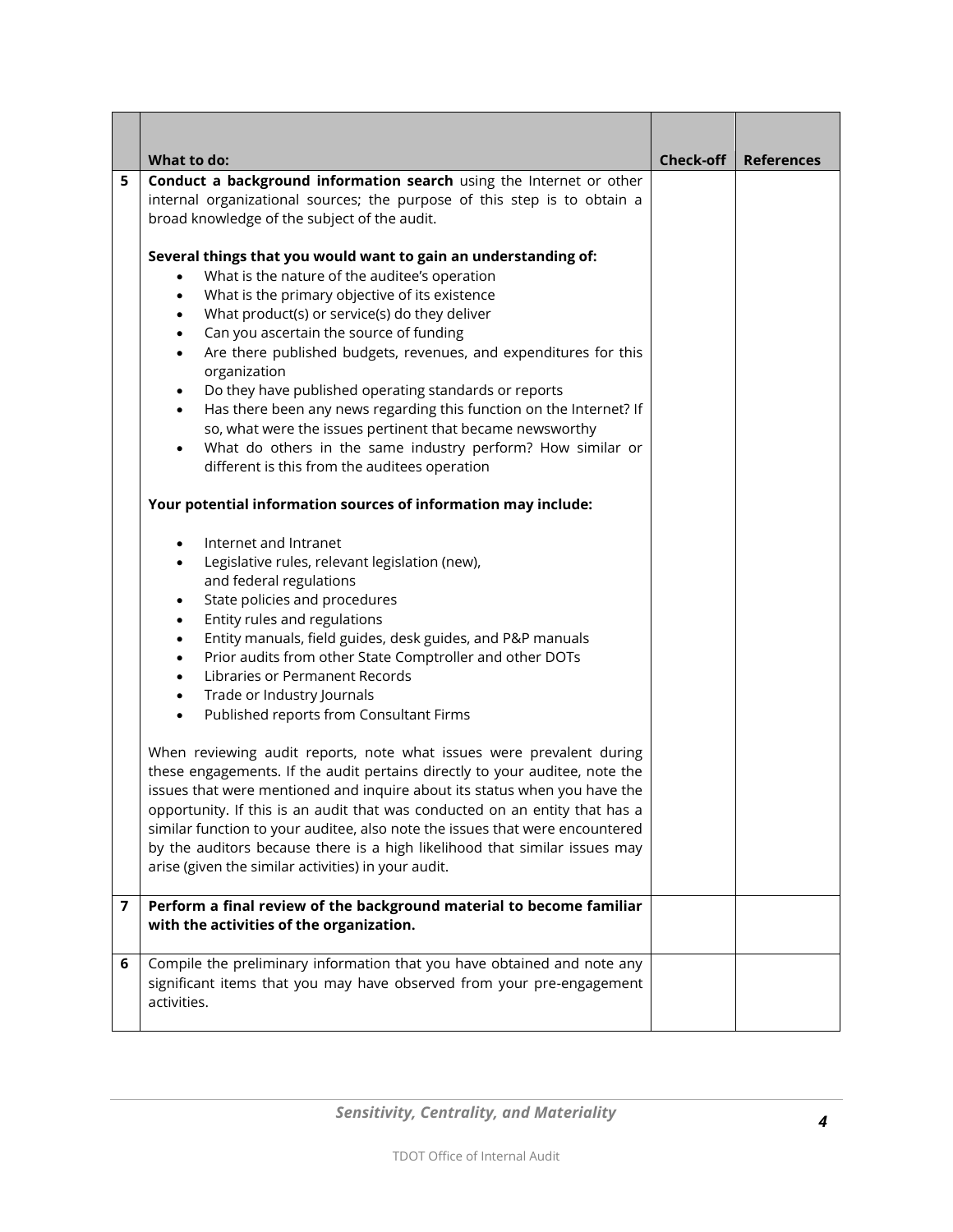# **Reminder: did you perform the following?**

- **Prepare the necessary forms**
- **Obtain sufficient information about the audit subject matter to gain a general knowledge about their activities**

# **Output(s):**

- Project management documents
- External and industry information about the audit subject matter
- Entrance conference agenda
- Information requests list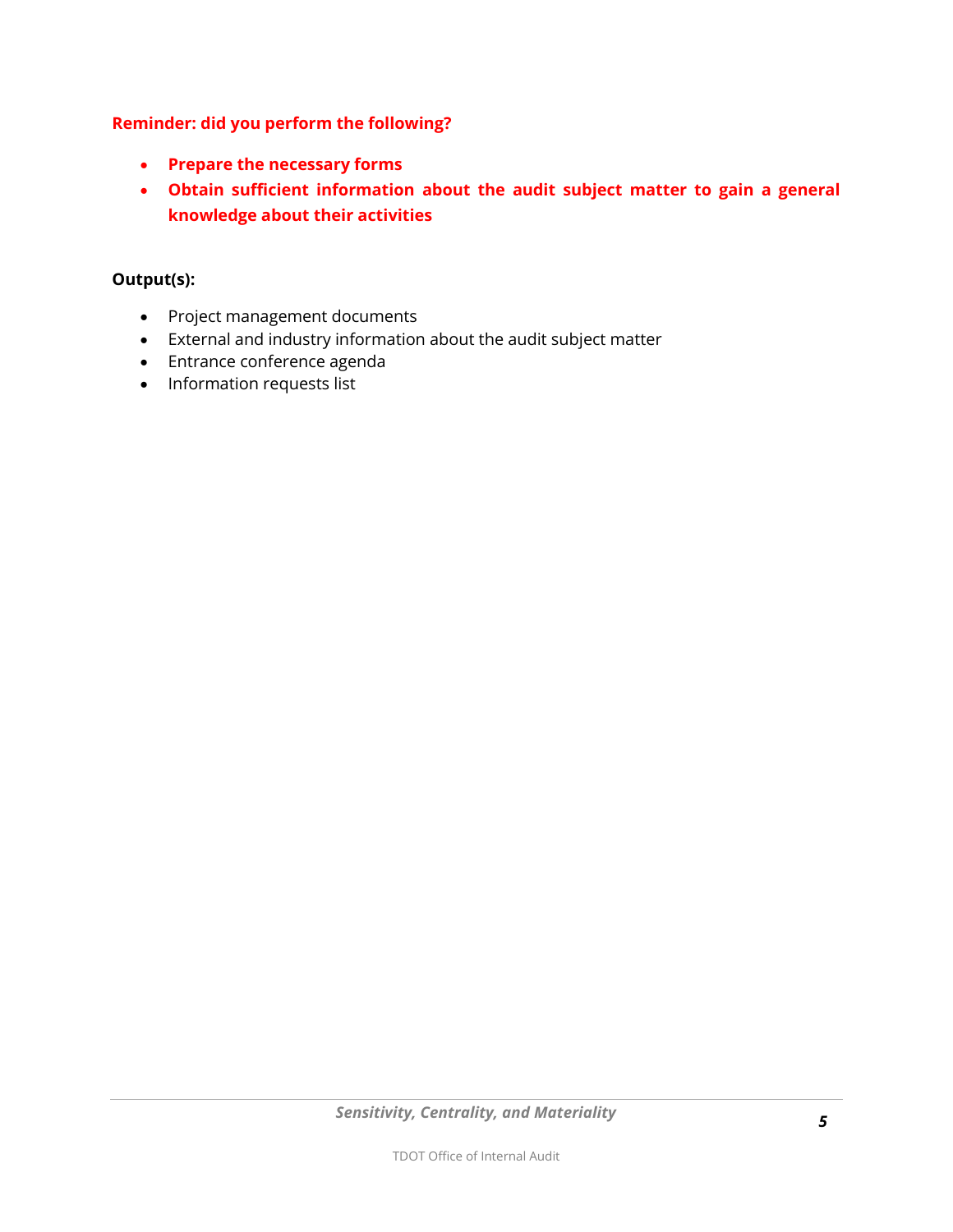**II. Planning Activities -** are audit engagement activities that an auditor performs after the entrance conference. These activities normally include obtaining internal/operational and some external information regarding the subject matter of the audit. In this step, the auditors may also utilize surveys, questionnaires, and group meetings with organization personnel to gain an understanding of transactional process flows, existing internal controls, process inputs and outputs, exceptions, issues (both existing and impending), and performance metrics.

In this section, the auditors also discuss the entity's activities from an operational standpoint noting any changes in the policy and procedures, employee turnover rate, and operational constraints**.**

### **Purpose**: To gain a **working knowledge** of the operation under audit

**Objective(s) and Goals:** The objective of this procedure step is to gather pertinent information regarding the audit subject matter. This is a more formalized approach then the scoping conducted during the preplanning stage. In order to comply with auditing standards, the auditor must demonstrate an understanding of the audit subject matter especially as they pertain to, **(a)** key activities performed, **(b)** organizational structure **(c)** financial flow resources, **(d)** regulations policies and procedures they need to follow, **(e)** key computer applications they use, and **(f)** the general workflow within the various business operations.

|   | What to do:                                                                                                                                                                                                                                                                                        | Check-off | <b>References</b> |
|---|----------------------------------------------------------------------------------------------------------------------------------------------------------------------------------------------------------------------------------------------------------------------------------------------------|-----------|-------------------|
| 1 | Obtain an organizational chart and gain an understanding of the various<br>activities performed by the auditee. Within this area, there are several<br>things that we need to understand and that includes the following:<br>The risks inherent to the operation                                   |           |                   |
|   | The key controls needed to counter those inherent risks and<br>$\bullet$<br>influential environmental aspects<br>We need to learn about the management of the operation<br>(management style and level of control)                                                                                 |           |                   |
|   | We need to understand how the organization conducts its<br>planning, directing, and controlling activities<br>How does management find out about the work environment<br>$\bullet$<br>Does management have specific concerns about any area within<br>$\bullet$<br>their purview                   |           |                   |
|   | Learn about the people performing the activities/operation<br>Key personnel and their roles within the entity<br>$\triangleright$<br>Are there written job descriptions for the staff<br>➤<br>What kind of staff training is given<br>➤<br>What methods does management use to evaluate staff<br>➤ |           |                   |

#### **AUDIT CHECKLIST**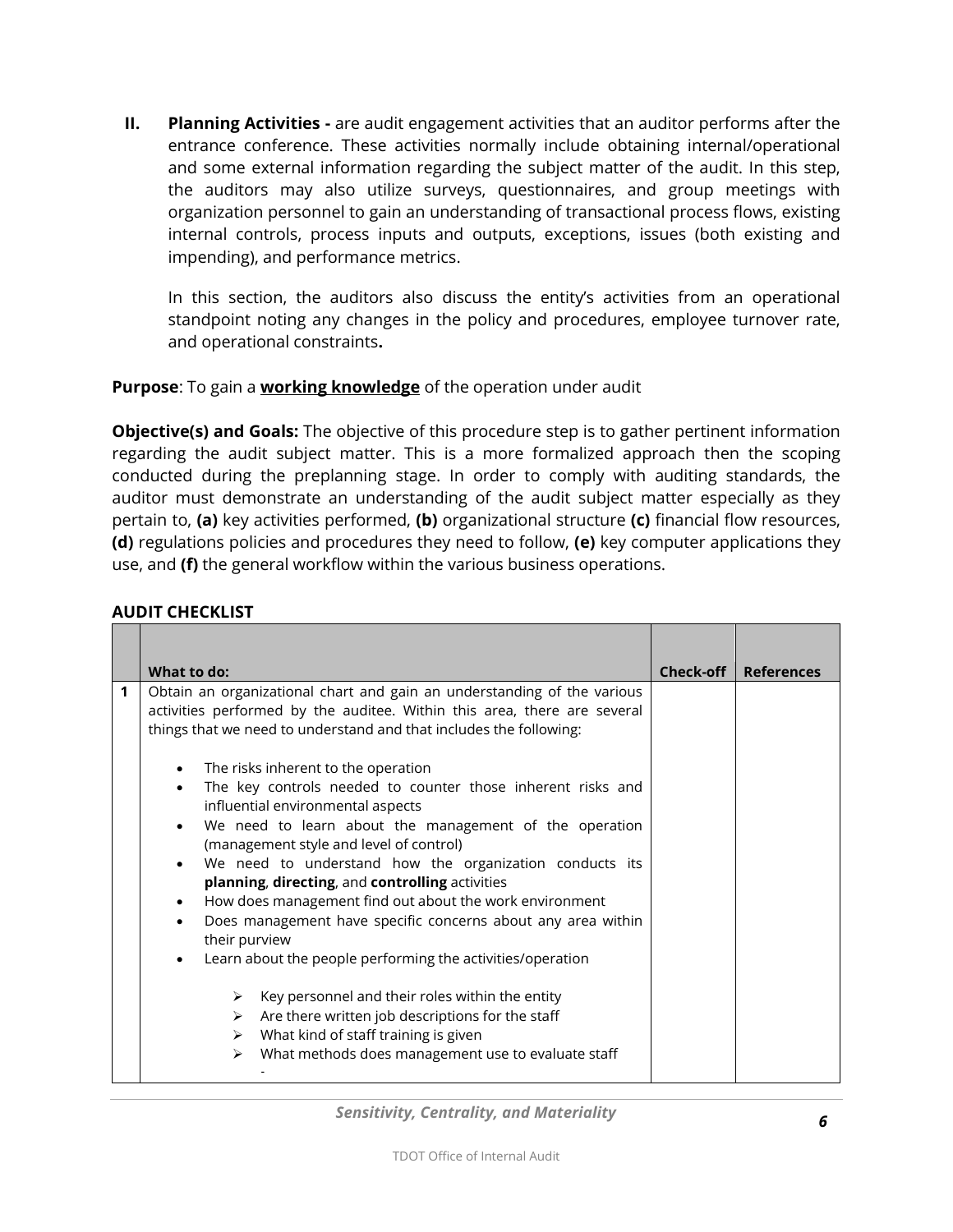|                | What to do:                                                                                                                                                                                                                                                                                                                                                                                                                                                                                                                                                                                                                                                                                                                                                                                                                                                                                                                                                            | <b>Check-off</b> | <b>References</b> |
|----------------|------------------------------------------------------------------------------------------------------------------------------------------------------------------------------------------------------------------------------------------------------------------------------------------------------------------------------------------------------------------------------------------------------------------------------------------------------------------------------------------------------------------------------------------------------------------------------------------------------------------------------------------------------------------------------------------------------------------------------------------------------------------------------------------------------------------------------------------------------------------------------------------------------------------------------------------------------------------------|------------------|-------------------|
| $\overline{2}$ | Obtain financial information (management summaries, year-end reports,<br>balance sheets, revenues and expenditure, and cash flow statements)<br>regarding activities performed by the auditee.                                                                                                                                                                                                                                                                                                                                                                                                                                                                                                                                                                                                                                                                                                                                                                         |                  |                   |
| 3              | Gain an understanding of the auditees financial flow resources. The critical<br>element in this exercise is to ascertain both the inflow and the outflow of<br>monies. The auditor should endeavor to understand the following:<br>Does the unit or activity generate revenue<br>$\bullet$<br>What are the unit's source(s) of revenue<br>$\bullet$<br>In what form are revenues received (cash, checks, credit cards,<br>$\bullet$<br>electronic funds transfer, inter-agency transfers, etc.)<br>Do they have a budget<br>$\bullet$<br>What are the unit's expenditures<br>$\bullet$<br>What are the current trends of their finances (perform a horizontal<br>and vertical analysis)                                                                                                                                                                                                                                                                                |                  |                   |
| 4              | Gain an understanding of the auditees overall business operations by<br>ascertaining the following:<br>What are the unit's Mission and Vision statements<br>$\bullet$<br>Where do their inputs come from<br>$\bullet$<br>Who depends on the unit's output<br>$\bullet$<br>Are there any time or seasonal constraints<br>$\bullet$<br>Are there geographical constraints<br>$\bullet$<br>Are there monetary constraints<br>$\bullet$<br>What are the current trends for the operation (staff turnover, work<br>$\bullet$<br>volumes, major organizational changes, etc.)<br>Does the business unit have a formal business plan<br>$\bullet$<br>Does the business unit have a business recovery plan<br>$\bullet$<br>Does the business unit have standard operating procedures or<br>$\bullet$<br>policies and procedures manuals<br>How does the organization set its priorities<br>What performance measures or indicators does the unit utilize to<br>measure success |                  |                   |
| 5              | Ask management if they are aware of any historic or current instances of<br>fraud, waste, or abuse within their area of responsibility.                                                                                                                                                                                                                                                                                                                                                                                                                                                                                                                                                                                                                                                                                                                                                                                                                                |                  |                   |
| 6              | Develop a questionnaire for interviews and discussions. Arrange for the<br>initial meeting (set a cooperative, but no-nonsense atmosphere) and<br>facilitate an open-ended discussion allowing the interviewee to discuss<br>their own work processes. Note the following:<br>Interview people involved in key activities of the operation<br>The interview should include a process walk-through of that<br>$\bullet$<br>person's job tasks<br>Allow the interviewee to explain their workflow by asking them the                                                                                                                                                                                                                                                                                                                                                                                                                                                     |                  |                   |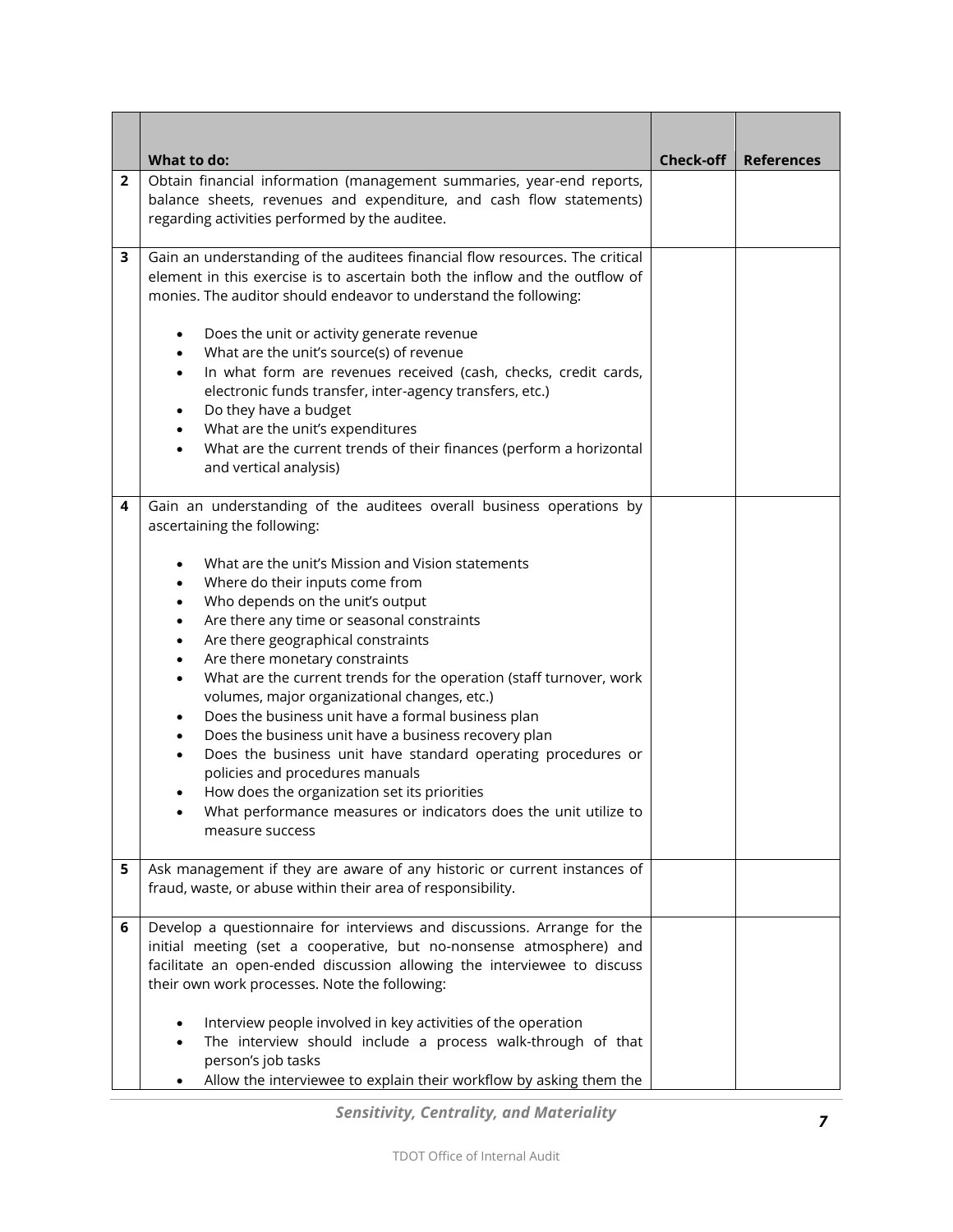|                | What to do:                                                                                                                                                                                                                                                                                                                                                                                                                                                                                                                                                                                                                                                                                                                                                                                                                                                                                                                                                                                                                                                                                                                                                                                                                                                                                                                                                       | <b>Check-off</b> | <b>References</b> |
|----------------|-------------------------------------------------------------------------------------------------------------------------------------------------------------------------------------------------------------------------------------------------------------------------------------------------------------------------------------------------------------------------------------------------------------------------------------------------------------------------------------------------------------------------------------------------------------------------------------------------------------------------------------------------------------------------------------------------------------------------------------------------------------------------------------------------------------------------------------------------------------------------------------------------------------------------------------------------------------------------------------------------------------------------------------------------------------------------------------------------------------------------------------------------------------------------------------------------------------------------------------------------------------------------------------------------------------------------------------------------------------------|------------------|-------------------|
|                | question," How the work move into and out of your desk?" (area of<br>responsibility)<br>Try to be sufficiently transparent by allowing the interviewee to<br>$\bullet$<br>demonstrate the actual process of an activity from input through<br>the final output<br>Inquire about exceptions and how are they handled<br>$\bullet$<br>Ask the interviewee who performs the work in their absence<br>$\bullet$<br>Obtain example documents and/or copies of outputs<br>$\bullet$<br>If necessary, obtain access to files worksheets and databases<br>$\bullet$<br>containing audit information<br>If necessary, obtain copies of worksheets and databases (you<br>$\bullet$<br>may need this to conduct preliminary analytical procedures)<br>Note how the process of this key individual contributes to meeting<br>$\bullet$<br>the overall objectives of the organization<br>During this time, it is imperative that the auditor note any inconsistencies<br>between the stated and observed procedures. In addition, the auditor must<br>note any observed internal control issues such as <i>inadequate segregation</i><br>of incompatible duties, lack of supervisory review, reconciliations not<br>performed, inaccuracies in input information, inaccuracies in output<br>information, management overrides, and other potential internal control<br>issues. |                  |                   |
| $\overline{7}$ | When you have developed a good picture of the entire process flow and all<br>those who are involved in the process, document your understanding by<br>creating a process flow narrative or creating a flowchart visualization of the<br>process.<br>It is essential that we document the process flow as we have observed it<br>and not as it is supposed to be. This is the only way that we can ascertain<br>whether a variance exists between the expected and the actual outcome.<br>Once a process flowchart is complete, present it to the client and walk them<br>through the process. If there are any discrepancies, make the necessary<br>corrections and present the revised version to the auditee one more time.<br>Once there is congruence between the parties, ask the auditee to<br>acknowledge the flowchart, sign, and date the document, and provide the<br>auditee with a copy.<br><b>Notes:</b><br>Ideally, the best way to map a process flow is to have all the<br>1.<br>players present in one room while mapping the entire activity. In<br>this way, you can receive accurate input directly from the folks that<br>are conducting the work. However, in real-world instances, it is far                                                                                                                                               |                  |                   |
|                | more difficult to get people together to conduct this process.<br>2. Whenever documenting a particular process flow, note the time it<br>takes to perform each steps as well as the time elapsed between<br>each step.                                                                                                                                                                                                                                                                                                                                                                                                                                                                                                                                                                                                                                                                                                                                                                                                                                                                                                                                                                                                                                                                                                                                            |                  |                   |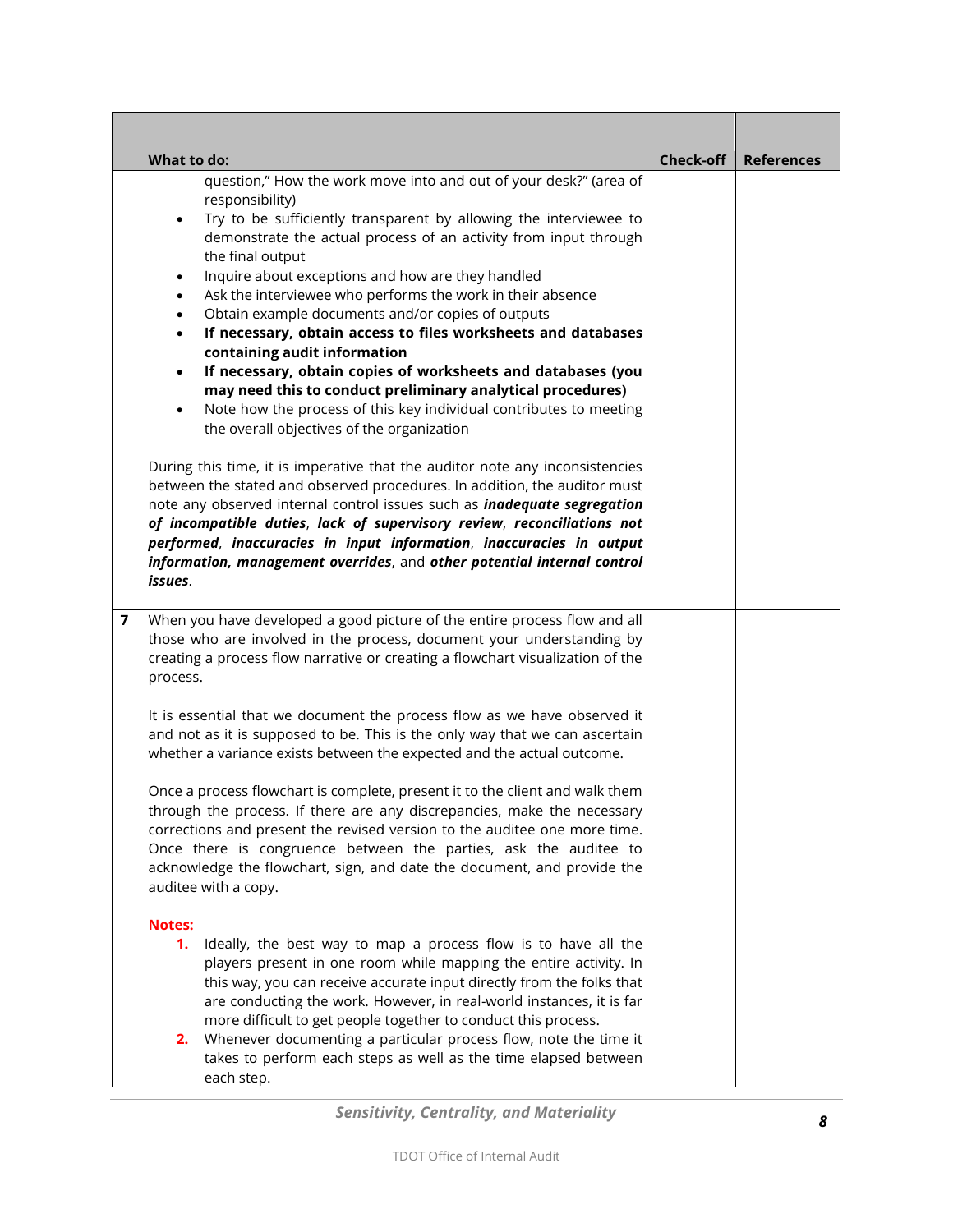|    | What to do:<br>3. Understanding the process flow enables us to gain an<br>understanding on the efficiencies (or inefficiencies) within a<br>particular process as well as the controls that are in place.<br>4. We normally use the output from this activity as an aid to develop<br>the process risk assessment.<br>5. When developing the process risk assessment we need to be<br>aware of external factors that can influence the output, exceptions<br>to the norm, bottlenecks, wait times, and the presence of excessive<br>controls (because all of these contribute to process inefficiencies                                                                                  | <b>Check-off</b> | <b>References</b> |
|----|------------------------------------------------------------------------------------------------------------------------------------------------------------------------------------------------------------------------------------------------------------------------------------------------------------------------------------------------------------------------------------------------------------------------------------------------------------------------------------------------------------------------------------------------------------------------------------------------------------------------------------------------------------------------------------------|------------------|-------------------|
| 8  | and opportunity costs).<br>Perform any preliminary analytics before you begin completing the risk<br>register. You want to do this so you have a better understanding of any<br>transactional red flags that may exist. In performing preliminary analyses,<br>note general statistical characteristics of the transactions as well as a<br>summary of financial information (use ACL or Excel)                                                                                                                                                                                                                                                                                          |                  |                   |
| 9  | Prepare a summary of the electronic data processing systems used in<br>carrying out functions and activities (we need to take into account the<br>importance of the information systems as they relate to our audit<br>objectives). The summary should include information regarding application-<br>specific controls for the electronic data processing system.<br><b>Notes:</b><br>1. There may be numerous information systems being utilized by the<br>unit, if so document each one of them.<br>2. Gain an understanding of how each information system is<br>interrelated.<br>Gain an understanding of how the interrelation affects the inputs,<br>3.<br>processing, and output. |                  |                   |
| 10 | Prepare a risk register using the guide provided in Appendix E of the P&P<br>manual.<br>Notes: Internal Control Review Identification requires a review of the<br>controls that the auditor will rely on during detailed testing. We need to<br>assess the following:<br>The description of the controls<br>$\bullet$<br>Analysis of the controls<br>$\bullet$<br>Evaluation of the appropriateness of the controls<br>$\bullet$<br>It is important to consider other factors that may influence your<br>assessment of the controls. Other influences on controls include:<br>Accidental or deliberate avoidance of controls<br>Management overrides<br>Non-operation                    |                  |                   |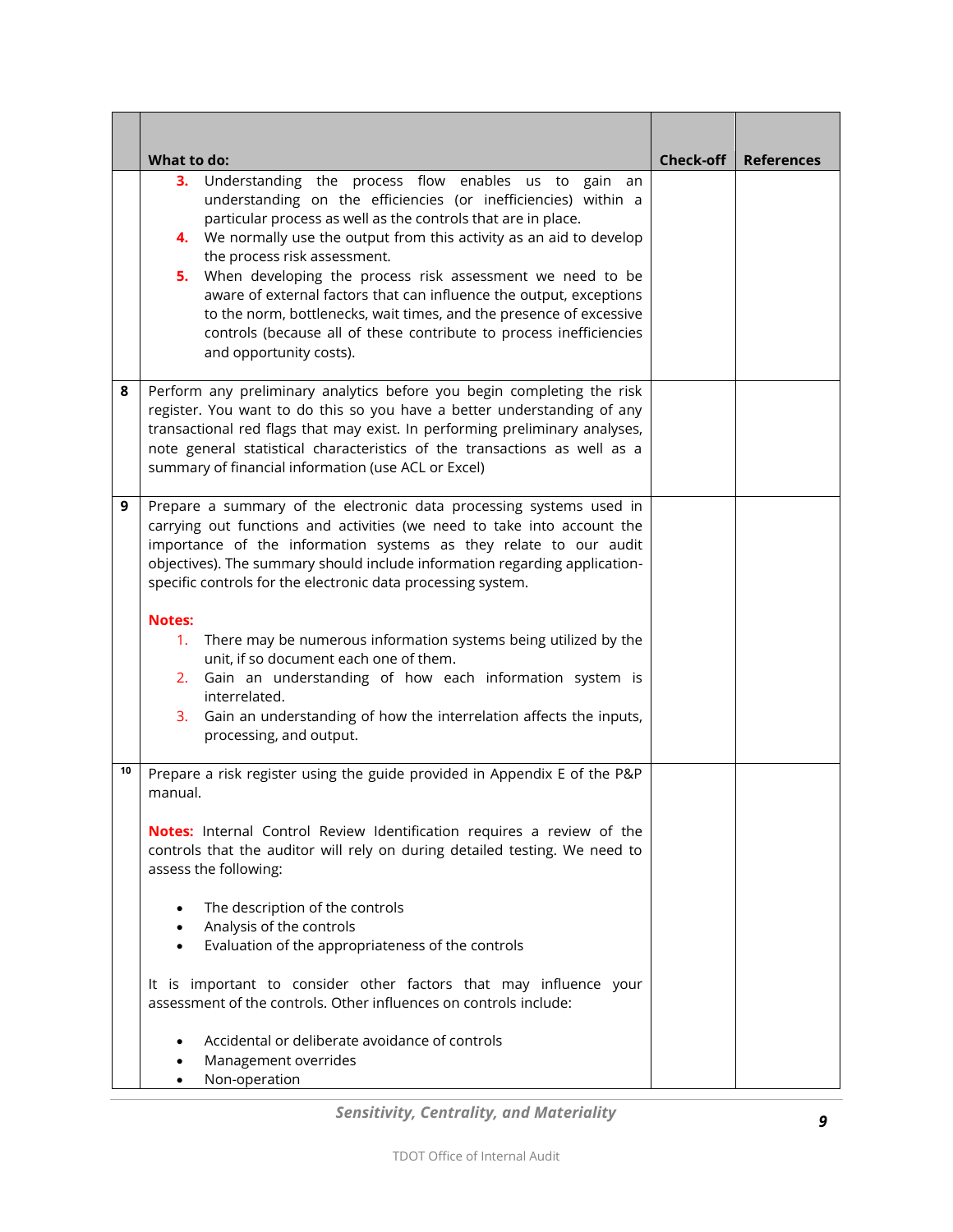|    | What to do:                                                                                                                                                                                                                                                                                                                                                                                                                                                  | <b>Check-off</b> | <b>References</b> |
|----|--------------------------------------------------------------------------------------------------------------------------------------------------------------------------------------------------------------------------------------------------------------------------------------------------------------------------------------------------------------------------------------------------------------------------------------------------------------|------------------|-------------------|
|    | Backup and recovery<br>$\bullet$<br>Environmental impact<br>٠<br>Formal means of communication<br>$\bullet$<br>Access controls over data and information                                                                                                                                                                                                                                                                                                     |                  |                   |
| 11 | Schedule a process flow review, fraud assessment, and process risk<br>assessment as required in the policies and procedures manual. Ensure that<br>a certified member of the audit team is present.                                                                                                                                                                                                                                                          |                  |                   |
|    | Brainstorm (Fraud, Process efficiencies, Process deficiencies)<br>$\bullet$<br>Discuss internal control presence, design, and implementation<br>$\bullet$<br>Focus on possible cost savings from inefficiencies<br>$\bullet$<br>Ascertain any areas or opportunities for potential improvements                                                                                                                                                              |                  |                   |
| 12 | If applicable, use some of the information obtained from the external<br>research as a basis for developing criteria for the audit. As a general<br>practice, criteria is best when:                                                                                                                                                                                                                                                                         |                  |                   |
|    | It comes from an objective third party<br>$\bullet$<br>It is agreed-upon by the auditor and the auditee<br>$\bullet$<br>It is free of subjective interpretation<br>$\bullet$<br>It comes from an authority on the subject matter<br>$\bullet$                                                                                                                                                                                                                |                  |                   |
|    | <b>Notes:</b><br>Criteria is the basis from which we will evaluate a given transaction, activity,<br>function, or division. Criteria are easier when performing compliance<br>auditing and evaluating internal controls. However, performance audit<br>criteria may arise from laws, regulations, contracts, grant agreements,<br>standards, benchmarking procedures, accepted or defined business or<br>industry practices, and other performance measures. |                  |                   |
| 13 | Prepare a risk register using the guide provided in Appendix E of the P&P<br>manual.                                                                                                                                                                                                                                                                                                                                                                         |                  |                   |
|    | Notes: Internal Control Review Identification requires a review of the<br>controls that the auditor will rely on during detailed testing. We need to<br>assess the following:                                                                                                                                                                                                                                                                                |                  |                   |
|    | The description of the controls<br>Analysis of the controls<br>$\bullet$<br>Evaluation of the appropriateness of the controls<br>$\bullet$                                                                                                                                                                                                                                                                                                                   |                  |                   |
|    | It is important to consider other factors that may influence your<br>assessment of the controls. Other influences on controls include:                                                                                                                                                                                                                                                                                                                       |                  |                   |
|    | Accidental or deliberate avoidance of controls<br>Management overrides<br>Non-operation                                                                                                                                                                                                                                                                                                                                                                      |                  |                   |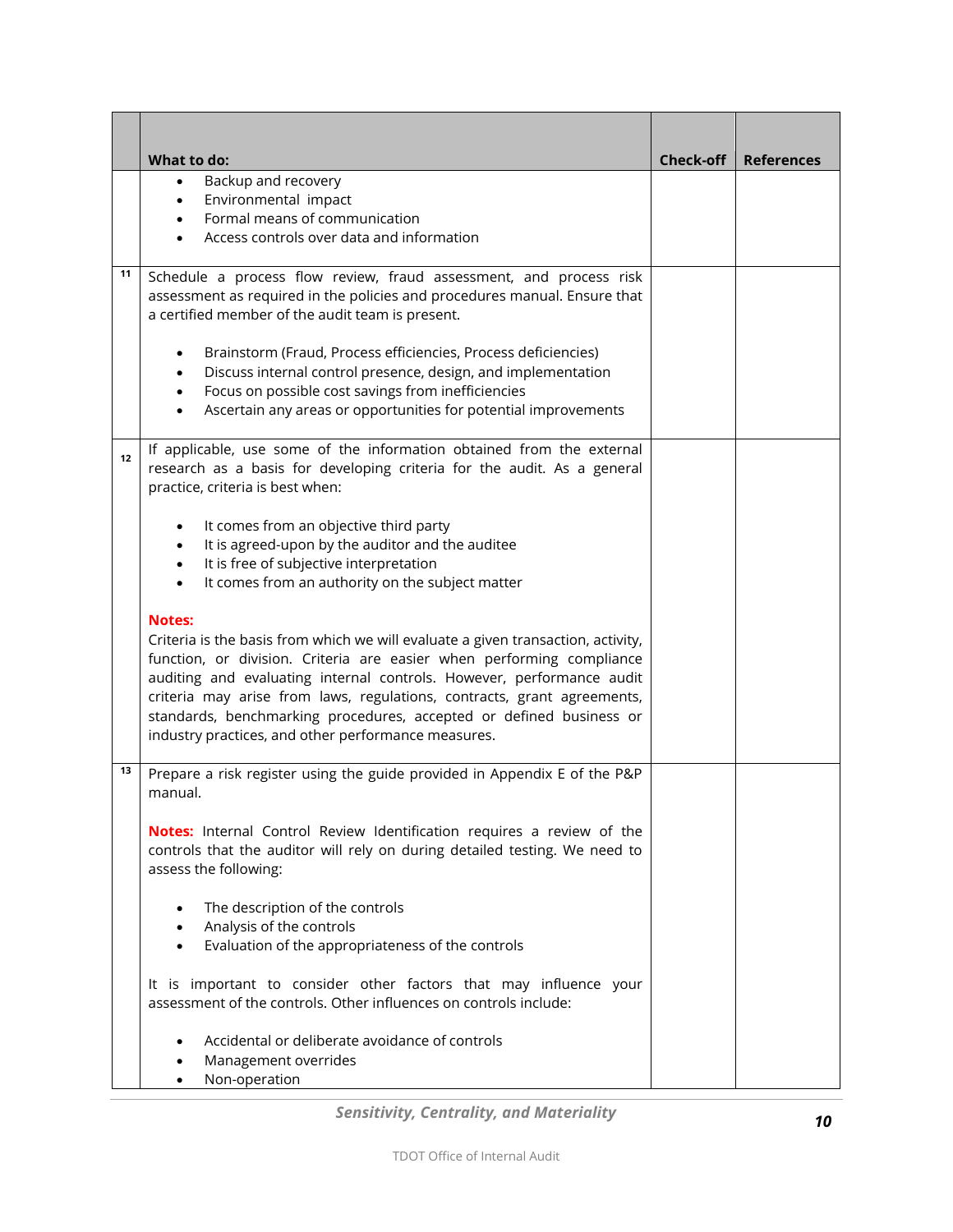|    | What to do:<br>Backup and recovery<br>$\bullet$                                                                                                                                                                                                                                                                                                                                                        | <b>Check-off</b> | <b>References</b> |
|----|--------------------------------------------------------------------------------------------------------------------------------------------------------------------------------------------------------------------------------------------------------------------------------------------------------------------------------------------------------------------------------------------------------|------------------|-------------------|
|    | Environmental impact<br>$\bullet$<br>Formal means of communication<br>$\bullet$                                                                                                                                                                                                                                                                                                                        |                  |                   |
|    | Access controls over data and information<br>$\bullet$                                                                                                                                                                                                                                                                                                                                                 |                  |                   |
| 14 | <b>Set Audit Objectives</b>                                                                                                                                                                                                                                                                                                                                                                            |                  |                   |
|    | At this point, you may have to validate the original objective(s) and or refine<br>the objectives that you have already in place.                                                                                                                                                                                                                                                                      |                  |                   |
|    | It is critical to remember that the results of the risk assessment are the<br>primary source for developing the final audit objective(s).                                                                                                                                                                                                                                                              |                  |                   |
|    | Purpose: To ensure that sufficient appropriate audit evidence will be<br>obtained                                                                                                                                                                                                                                                                                                                      |                  |                   |
|    | Criteria - what will we use to judge the operation, activity, process, or<br>function (eg. policy manuals, laws, professional standards, public opinion,<br>etc.)                                                                                                                                                                                                                                      |                  |                   |
|    | <b>Cause</b> - what are the reasons for the differences between the criteria<br>(should) and what the auditor found (is)?                                                                                                                                                                                                                                                                              |                  |                   |
|    | <b>Effect</b> - what is the result or impact of this difference between the criteria<br>and findings?                                                                                                                                                                                                                                                                                                  |                  |                   |
|    | TDOT Internal Audit frames audit objectives as a question                                                                                                                                                                                                                                                                                                                                              |                  |                   |
|    | <b>Example:</b> Did consultants purchase paper in bulk in excess (cause) of<br>actual and current needs (criteria) thereby increasing storage and other<br>costs (effect)?                                                                                                                                                                                                                             |                  |                   |
|    | Note: These objectives will not be the same as operating objectives and will<br>not always follow the SMART formula (i.e. Specific, Measurable, Attainable,<br>Result orientated, and Time bound). They will be concerned with whether<br>the auditee meets operating objectives.                                                                                                                      |                  |                   |
| 15 | <b>Set Scope</b>                                                                                                                                                                                                                                                                                                                                                                                       |                  |                   |
|    | Purpose: to manage expectations on what the audit plans to achieve (and<br>to prevent cold creep) we set the boundaries of what will and will not be<br>included in the engagement. Your tasks as an auditor are to review and<br>update if necessary the scope of the audit. You need to ensure that you<br>communicate any changes to all concerned (with auditee management and<br>the audit team). |                  |                   |
|    | Remember that during the planning phase your responsibility is to<br>establish a cooperative relationship with the client and conduct the                                                                                                                                                                                                                                                              |                  |                   |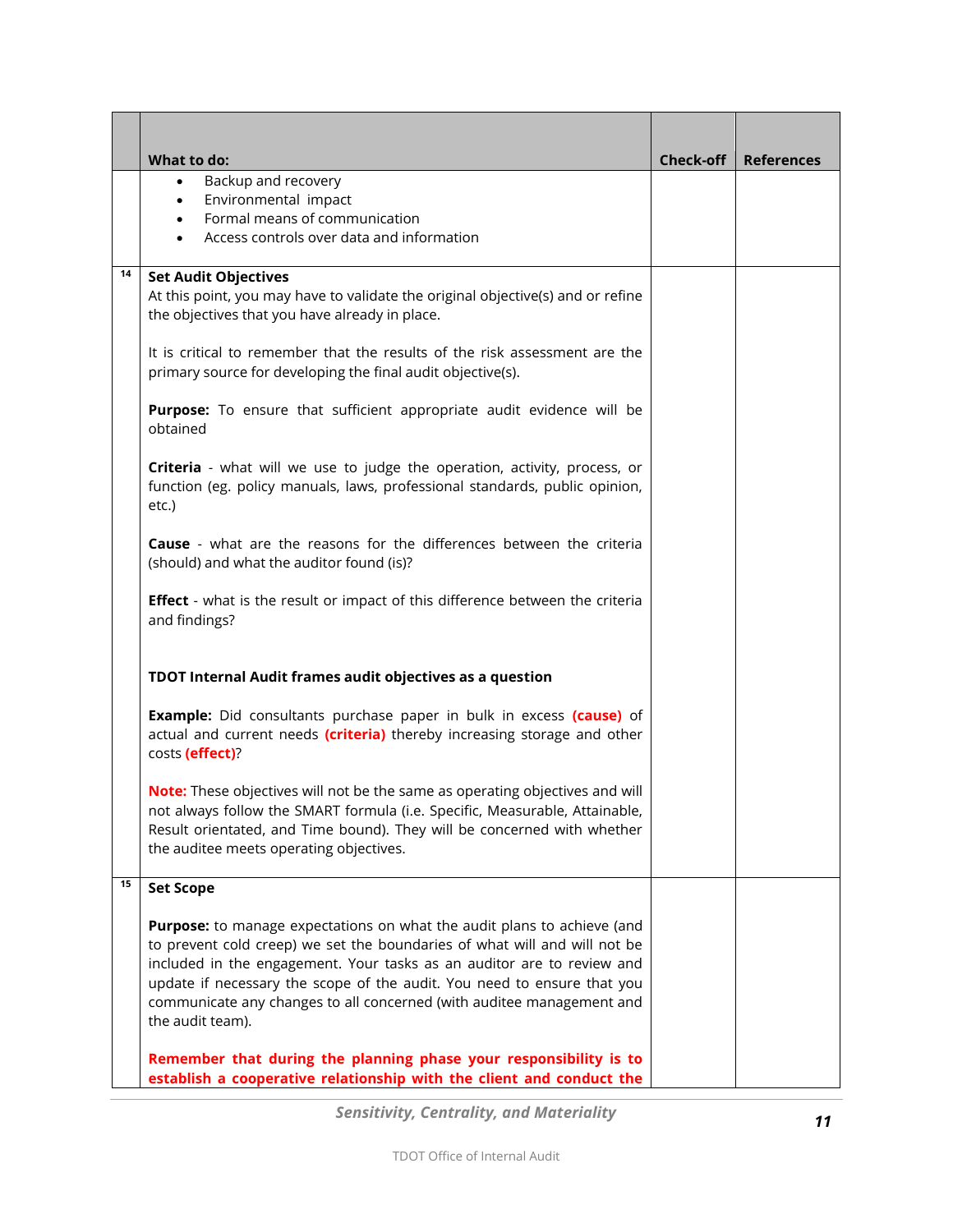|    | What to do:                                                                                                                                                                                                                                                                                                                                                                                                                                                                            | <b>Check-off</b> | <b>References</b> |
|----|----------------------------------------------------------------------------------------------------------------------------------------------------------------------------------------------------------------------------------------------------------------------------------------------------------------------------------------------------------------------------------------------------------------------------------------------------------------------------------------|------------------|-------------------|
|    | work in a participative audit style.                                                                                                                                                                                                                                                                                                                                                                                                                                                   |                  |                   |
|    | Setting the scope allows us to do the following:                                                                                                                                                                                                                                                                                                                                                                                                                                       |                  |                   |
|    | Develop a plan for the audit.<br>$\bullet$<br>Plan audit resources & expertise required<br>$\bullet$<br>Timing of the Audit<br>$\bullet$<br>Define Audit tests & the use Computer Automated Audit Tools<br>$\bullet$<br>(CAATs)<br>Device the final Audit Program<br>$\bullet$<br>identify risks to the audit itself<br>$\bullet$<br>Define Major audit milestones<br>$\bullet$<br>Work with the chief audit executive to finalize the scope of the audit<br>engagement.               |                  |                   |
| 16 | Once you have defined your final audit objectives, you will need to proceed<br>with completing the Planning Memorandum. Remember that the planning<br>memorandum summarizes all that you have learned regarding the audit<br>subject matter. Once completed, present the Planning Memorandum to<br>the chief audit executive for review.                                                                                                                                               |                  |                   |
| 17 | Once your Planning Memorandum has been approved, arrange another<br>meeting with audit management to collaboratively develop a program step<br>for each area of your scope. You will then work with the chief audit<br>executive to devise a specific audit plan and procedures to answer the audit<br>objective question(s).<br>In this process, we will summarize requirements for testing and how we will<br>evaluate internal controls. The testing plan will also include defined |                  |                   |
| 18 | sampling plans as well as definitions for what constitutes an exception.<br>Add the information from this meeting and defined audit procedure steps                                                                                                                                                                                                                                                                                                                                    |                  |                   |
|    | to the planning memorandum and within ACL GRC.                                                                                                                                                                                                                                                                                                                                                                                                                                         |                  |                   |
| 19 | At this point in the audit, you will need to provide an updated budget time<br>and a revised project budget request.                                                                                                                                                                                                                                                                                                                                                                   |                  |                   |
|    | Normally, to get a good assessment of how long fieldwork would take, you<br>would've done a pilot test on one transaction and accounted for how long it<br>took to accomplish you would then multiply this by the number of<br>transactions you wish to test (as defined in the sampling and testing plan).<br>Divide the total hours by the number of days to arrive at an estimated date<br>of completion.                                                                           |                  |                   |
| 20 | Once the planning phase is complete, you will need to arrange a meeting<br>with the auditee to discuss the planned approach.                                                                                                                                                                                                                                                                                                                                                           |                  |                   |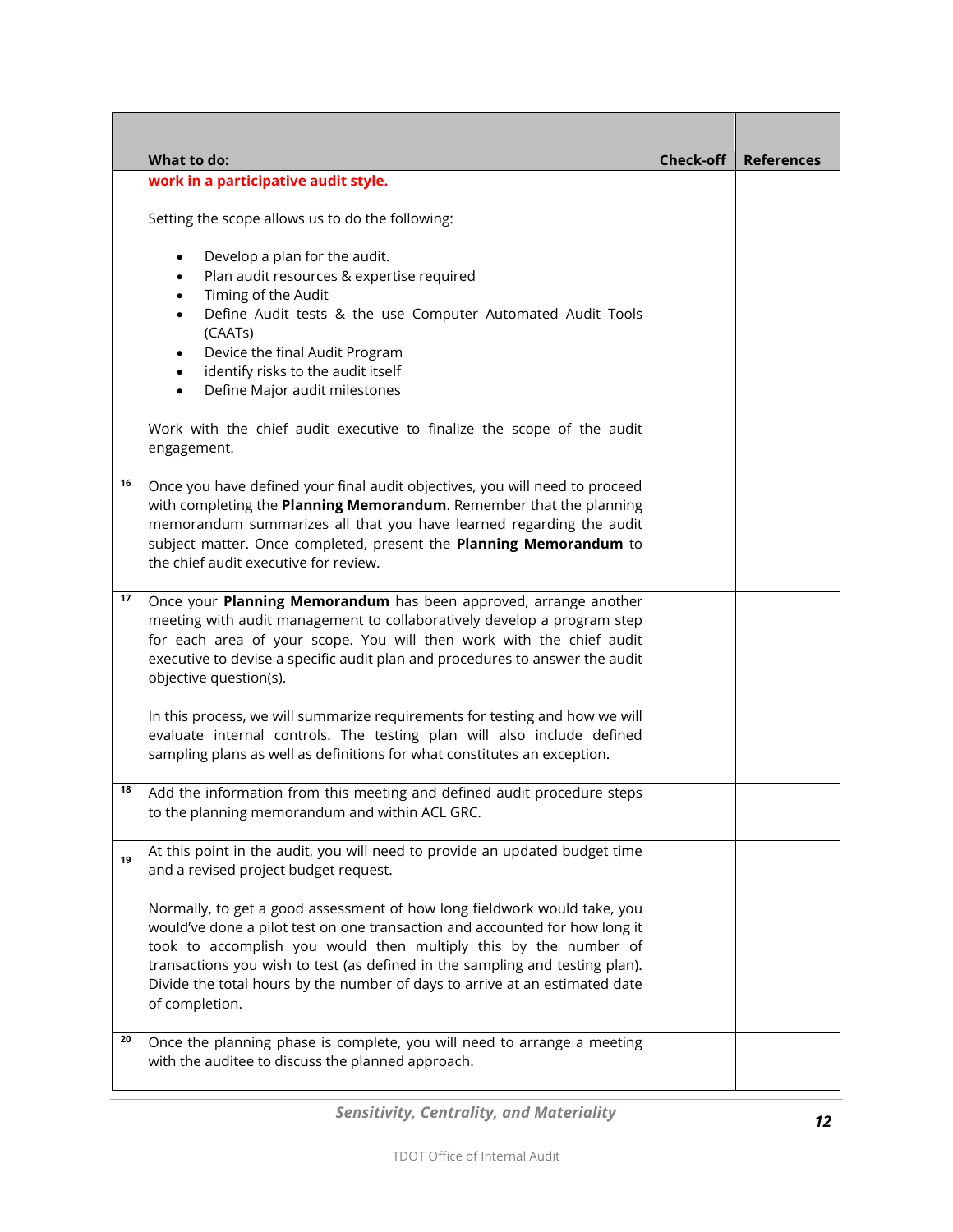| What to do:                                                                                                                                                                                                                                                                                                          | Check-off | <b>References</b> |
|----------------------------------------------------------------------------------------------------------------------------------------------------------------------------------------------------------------------------------------------------------------------------------------------------------------------|-----------|-------------------|
| The auditee needs to understand that you plan to provide continuous<br>communication on any identified observations. Remind them that if you<br>have observed critical issues that require their immediate attention, you<br>will notify them immediately and not wait for the observation sheet or draft<br>report. |           |                   |

**Tips**: to make the best use of your time, you should be preparing the planning memorandum as you gather your information this way as you documented within ACL GRC you are cutting and pasting the information into sections of your planning memorandum. You will find that if you compose your planning memorandum and even your final report, as you move along, you are accomplishing multiple tasks in a very efficient manner.

# **Output(s): (not in any order)**

- Organizational Charts
- Financial Information
- Financial Flow of Resources
- Activity-specific Information Systems (List or Summary)
- Interview and Walk-through Documentations
- Process flow Narratives or Diagrams
- Risk register/Process risk assessments
- A completed fraud questionnaire
- Fraud brainstorming session documentation
- Planning memorandum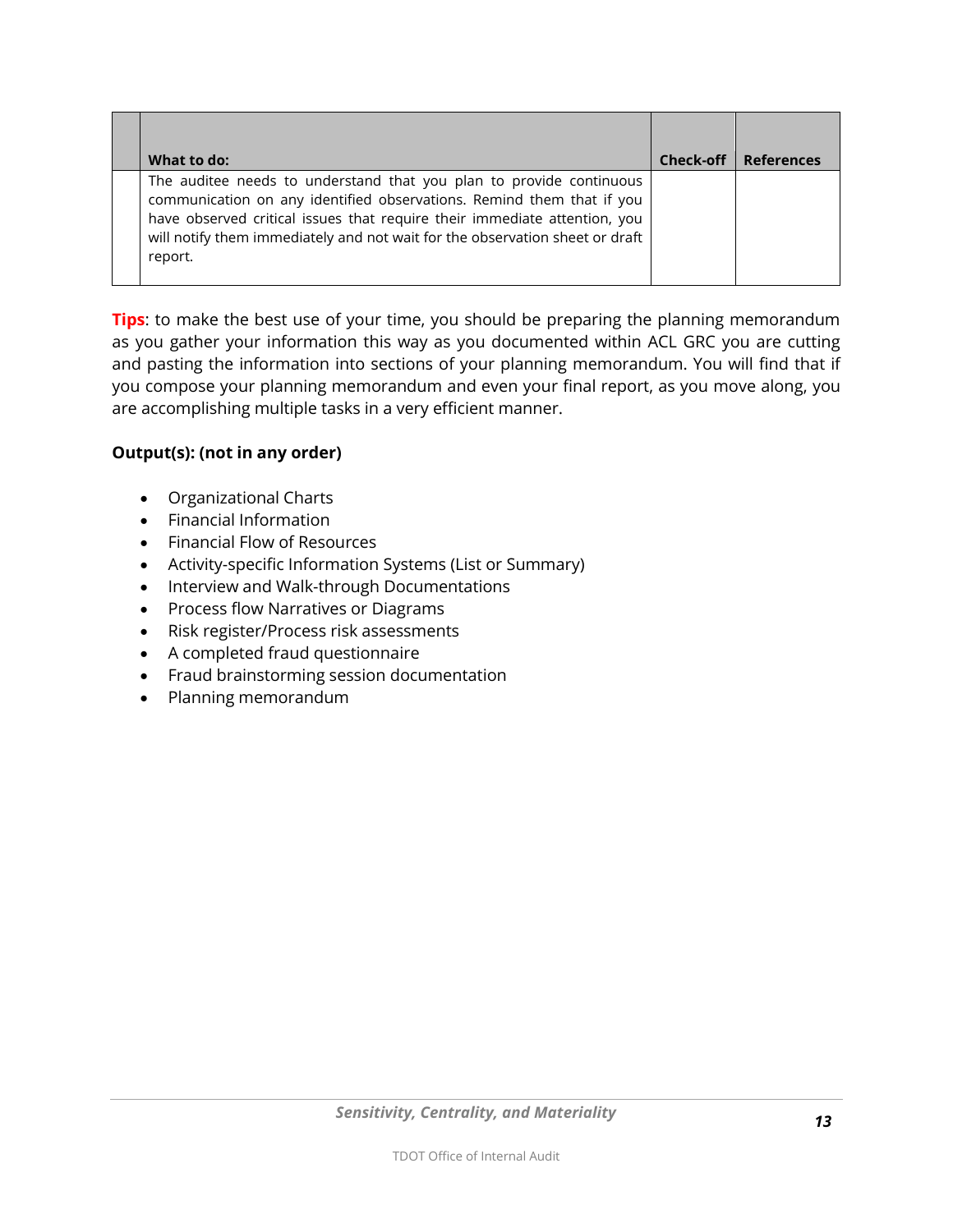### **III. Execution (Fieldwork) - Detailed testing**

**Purpose**: The purpose of audit testing is to carry out sufficient procedures to determine (a) compliance, (b) transactional integrity, (c) accuracy, (d) completeness, and (e) validity regarding any activity. The goal of the auditor is to obtain sufficient substantive data to provide an answer to the audit objective(s). Testing allows the auditor to collect sufficient appropriate audit evidence to be able to conclude with *reasonable assurance* whether the activities are working well or not.

The testing procedures are aimed at significant controls that have previously been assessed as adequate, to evaluate their effectiveness and those controls assessed as inadequate to verify that the required results are not being consistently achieved.

To validate the veracity of certain activities, transactions, and functions we utilize a variety of verification techniques. Our testing protocol or design should endeavor to verify using multiple procedures. Using multiple verification techniques enhances the audit evidence. The typical verification techniques that we use include:

- Observation
- Inquiry
- Confirmation
- Inspection
- Transaction Testing and Analysis
- Re-performance
- Comparisons
- Vouching and Tracing

It is important that we accurately assess the **CAUSE** and **EFFECT** of findings and not to make assumptions based on our subjective interpretation – the key test arises from the question:

# *"Would a reasonably knowledgeable auditor be able to re-perform the work and come up with the same conclusion?"*

#### **AUDIT CHECKLIST**

|              | What to do:                                                                  | <b>Check-off</b> | <b>References</b> |
|--------------|------------------------------------------------------------------------------|------------------|-------------------|
|              | Perform the audit procedure steps as defined within the audit plan           |                  |                   |
|              |                                                                              |                  |                   |
| $\mathbf{2}$ | Note any issues, findings, and observations using the predefined definition  |                  |                   |
|              | of what constitutes an exception                                             |                  |                   |
| 3            | Depending on the severity of the finding or the observation, arrange a       |                  |                   |
|              | meeting with the chief audit executive to discuss the findings/observations. |                  |                   |
|              | If an item's impact is severe, bring this to your manager's attention right  |                  |                   |
|              | away otherwise, complete the testing protocols and compile the issues        |                  |                   |
|              | noted.                                                                       |                  |                   |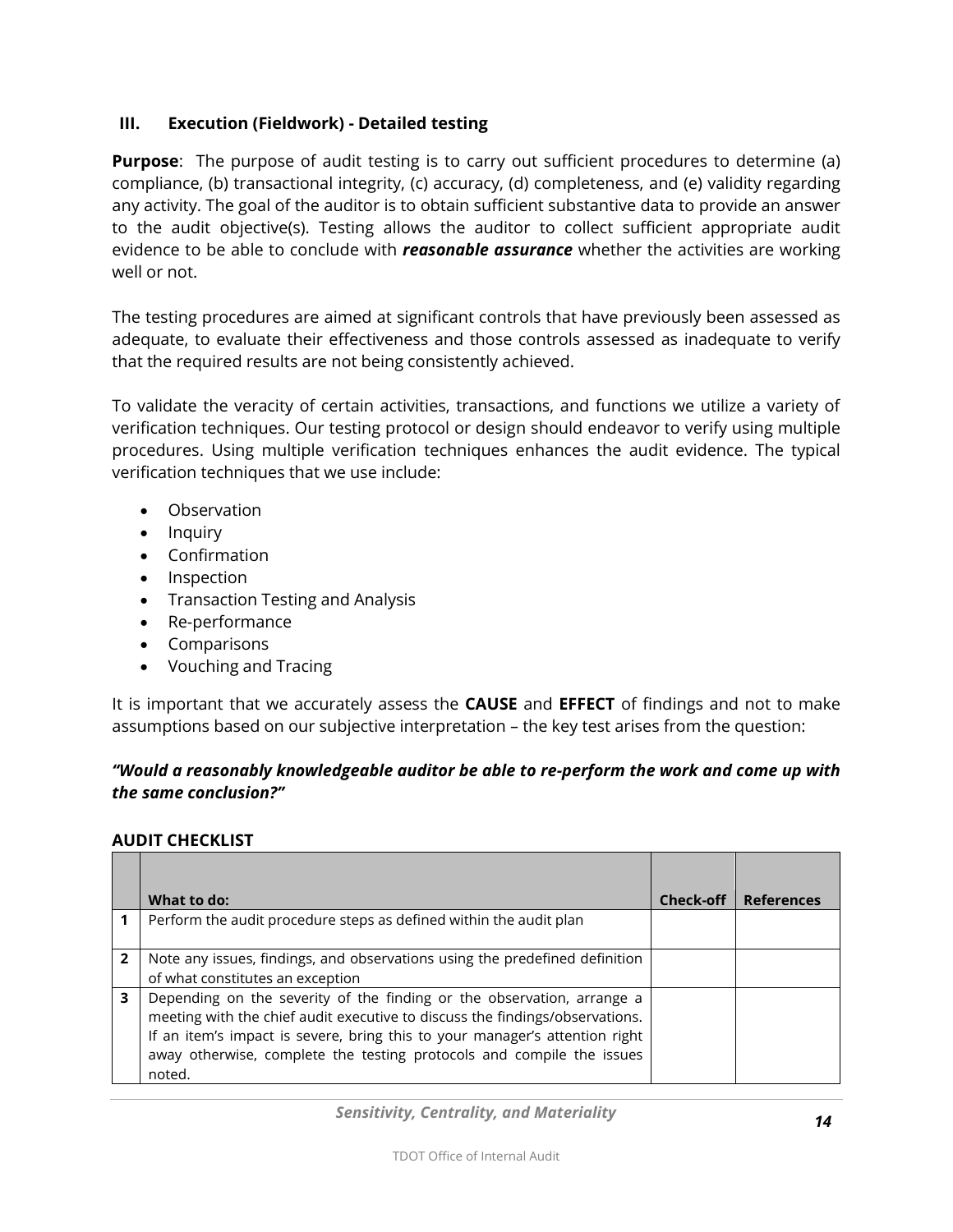| 4 | What to do:<br>Complete audit tests and write up management comments/findings and<br>observations identified during testing. Prepare a separate Observation<br>Sheet.                                                                                                                                                                                                                                                                                                                                                                                                                                                                                  | <b>Check-off</b> | <b>References</b> |
|---|--------------------------------------------------------------------------------------------------------------------------------------------------------------------------------------------------------------------------------------------------------------------------------------------------------------------------------------------------------------------------------------------------------------------------------------------------------------------------------------------------------------------------------------------------------------------------------------------------------------------------------------------------------|------------------|-------------------|
| 5 | Arrange a final meeting with the chief audit executive and the audit<br>manager to discuss the observation sheets. The objective here is to ensure<br>that accurate testing supports the observations and that we have<br>exhausted all avenues of inquiry to ensure that this is a valid exception. Do<br>not present a finding to the auditee that has not been reviewed by audit<br>management.                                                                                                                                                                                                                                                     |                  |                   |
| 6 | Based on the results of the final meeting with audit management, you may<br>have to modify the observation sheet. Once a final observation sheet has<br>been developed, set up a meeting with your auditee to discuss the issues<br>noted. At this point in the audit, you will still give the auditee an opportunity<br>to respond to the observations noted.<br>In some cases, the auditee may have additional information that we did not<br>have to validate unobserved exception. If the auditee provides information<br>to substantially refute or explain the exceptions, then we will not<br>incorporate this observation in the draft report. |                  |                   |
|   | Once you have a verified observation sheet, complete your work and close<br>out the fieldwork activities within ACL GRC.<br><b>Remember that:</b><br>Work papers should include, at a minimum, a purpose, source, scope, and<br>conclusion. (Refer to TDOT P&P Manual)                                                                                                                                                                                                                                                                                                                                                                                 |                  |                   |
|   | Before beginning to write the draft report, ensure that all audit working<br>papers, the audit manager, and the chief audit executive have reviewed it<br>and signed off.                                                                                                                                                                                                                                                                                                                                                                                                                                                                              |                  |                   |

# **Output(s):**

Observation Sheet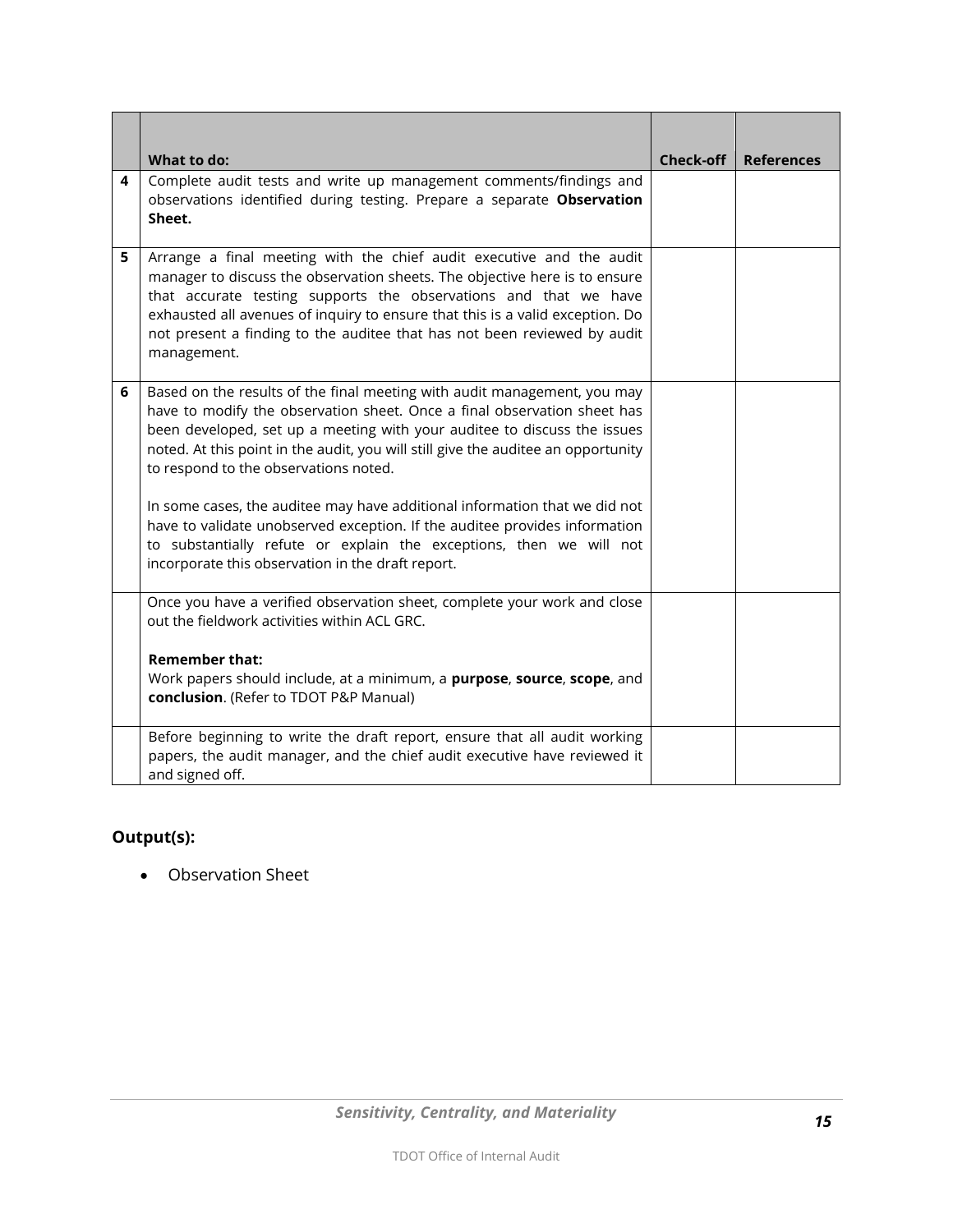#### **IV. Reporting**

**Audit Purpose**: the report has three primary purposes:

- Inform Clearly identify the difficulties or opportunities for improvement
- Persuade Using support for conclusions and evidence of their importance
- Results Giving constructive and practical means of achieving the change

#### **Characteristics of good writing**:

- Objective
- Clear
- Concise
- **•** Constructive
- Timely

#### **AUDIT CHECKLIST**

|                | What to do:                                                                                                                                                                                                                                                                                                                               | <b>Check-off</b> | <b>References</b> |
|----------------|-------------------------------------------------------------------------------------------------------------------------------------------------------------------------------------------------------------------------------------------------------------------------------------------------------------------------------------------|------------------|-------------------|
| $\mathbf{1}$   | Prepare the initial draft report including all elements as required by the<br>policies and procedures manual. Reference previously issued reports to<br>ensure that you are following the prescribed format. Once you have a draft<br>report completed, notify the audit manager or CAE so that they may begin<br>to conduct reviews      |                  |                   |
| $\overline{2}$ | The audit manager/principal auditor will then assign a member of the<br>internal audit function to perform an independent cross-referencing of the<br>report items by vouching them to the working papers.                                                                                                                                |                  |                   |
| 3              | Once a verified report is developed and a final draft is in place you will need<br>to schedule an exit conference with the auditee's management team.                                                                                                                                                                                     |                  |                   |
| 4              | <b>Exit Conference</b>                                                                                                                                                                                                                                                                                                                    |                  |                   |
|                | Prepare an exit conference agenda with the required elements as<br>described in the internal audit policies and procedures manual. Set up a<br>meeting with the auditee and their management team to conduct the exit<br>conference.                                                                                                      |                  |                   |
| 5              | Complete all remaining work papers and project management items within<br>ACL GRC ensure that you have completed every procedure step in that each<br>procedure step has been signed off. Notify the audit manager or the chief<br>audit executive if there are outstanding items that need to be reviewed to<br>ensure proper close out. |                  |                   |
| 6              | Complete internal quality assessment of the audit working papers                                                                                                                                                                                                                                                                          |                  |                   |
| 7              | Follow up with auditee to ensure that the chief audit executive receives the                                                                                                                                                                                                                                                              |                  |                   |